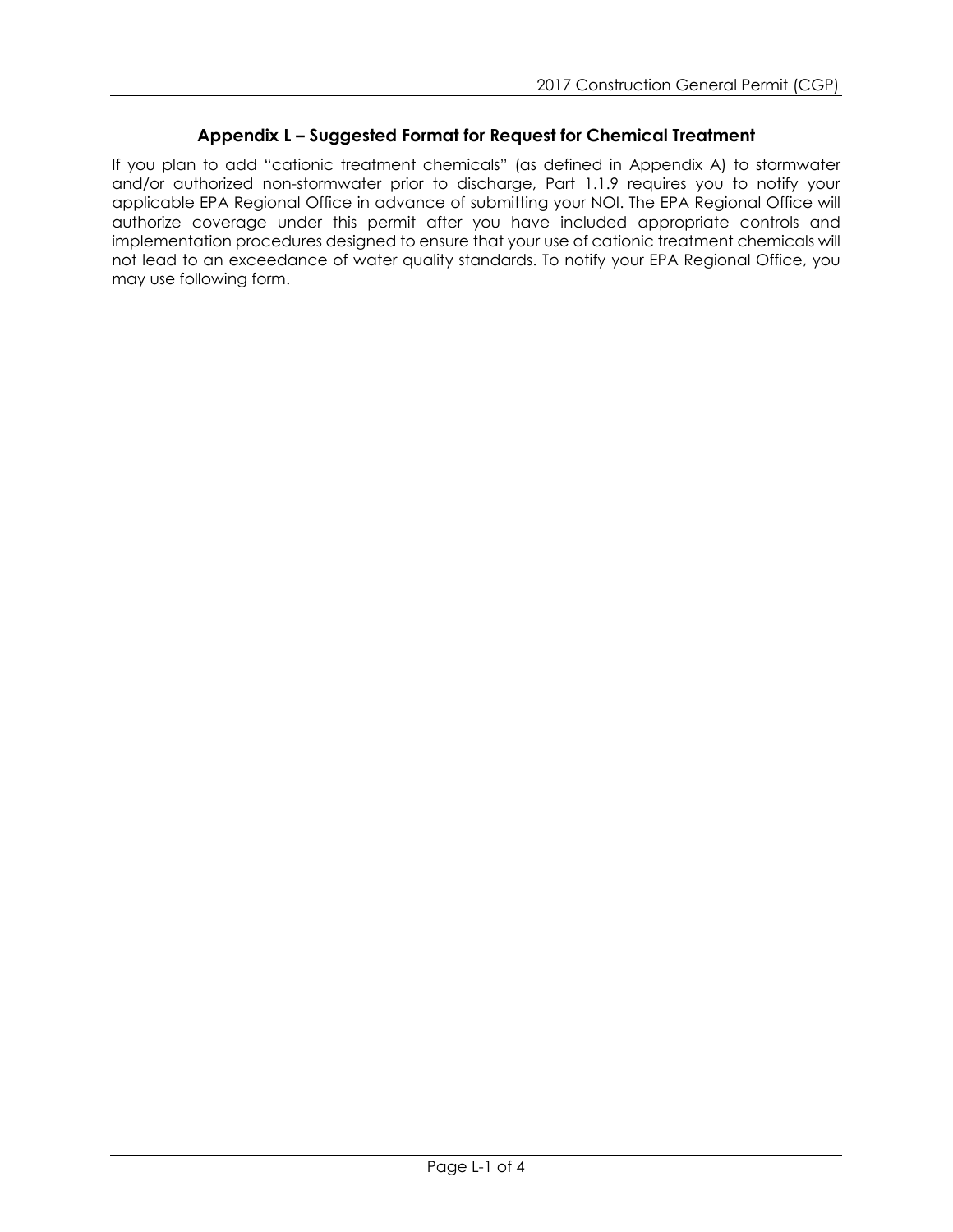

## **UNITED STATES ENVIRONMENTAL PROTECTION AGENCY WASHINGTON, DC 20460 SUGGESTED FORMAT FOR NOTIFYING EPA ABOUT PROPOSED USE OF CATIONIC TREATMENT CHEMICALS UNDER THE 2017 NPDES CONSTRUCTION GENERAL PERMIT**

Under Part 1.1.9 of the 2017 CGP, if you plan to add "cationic treatment chemicals" (as defined in Appendix A) to stormwater and/or authorized nonstormwater prior to discharge, you may not submit your Notice of Intent (NOI) until you notify your applicable EPA Regional Office in advance and the EPA Regional Office authorizes coverage under this permit after you have included appropriate controls and implementation procedures designed to ensure that your use of cationic treatment chemicals will not lead to a violation of water quality standards. You may use this suggested form to notify your EPA Regional Office about your proposed use of cationic treatment chemicals.

| I. Operator Information                             |
|-----------------------------------------------------|
| Operator Name:                                      |
| Mailing Address:                                    |
| Street:                                             |
| ZIP Code:<br>State:<br>City:                        |
| Phone:<br>Ext.                                      |
| E-mail:                                             |
| II. Project/Site Information                        |
| Project/Site Name:                                  |
| Project/Site Address:                               |
| Street/Location:                                    |
| ZIP Code:<br>State:<br>City:                        |
| County or Similar<br>Government Subdivision:        |
| Site contact name (if<br>different from operator):  |
| Site contact phone (if<br>different from operator): |
| Name(s) of receiving waterbodies:                   |
| III. Map                                            |

Attach a map that illustrates the entire site including all of the below items. Include this map in your Stormwater Pollution Prevention Plan (SWPPP): - All receiving waterbodies

- All proposed location(s) of chemical treatment system(s)
- All proposed point(s) of discharge to receiving waterbodies
- All soil types within areas to be disturbed
- All area of earth disturbance

- Sufficient indication of topography to indicate where stormwater flows

Attach a schematic drawing of the proposed treatment system(s). Include all components of the treatment train, sample points, and pipe configurations. In addition to sufficient holding capacity upstream of treatment, the system must have the capacity to hold water for testing and to re-treat water that does not meet water quality standards.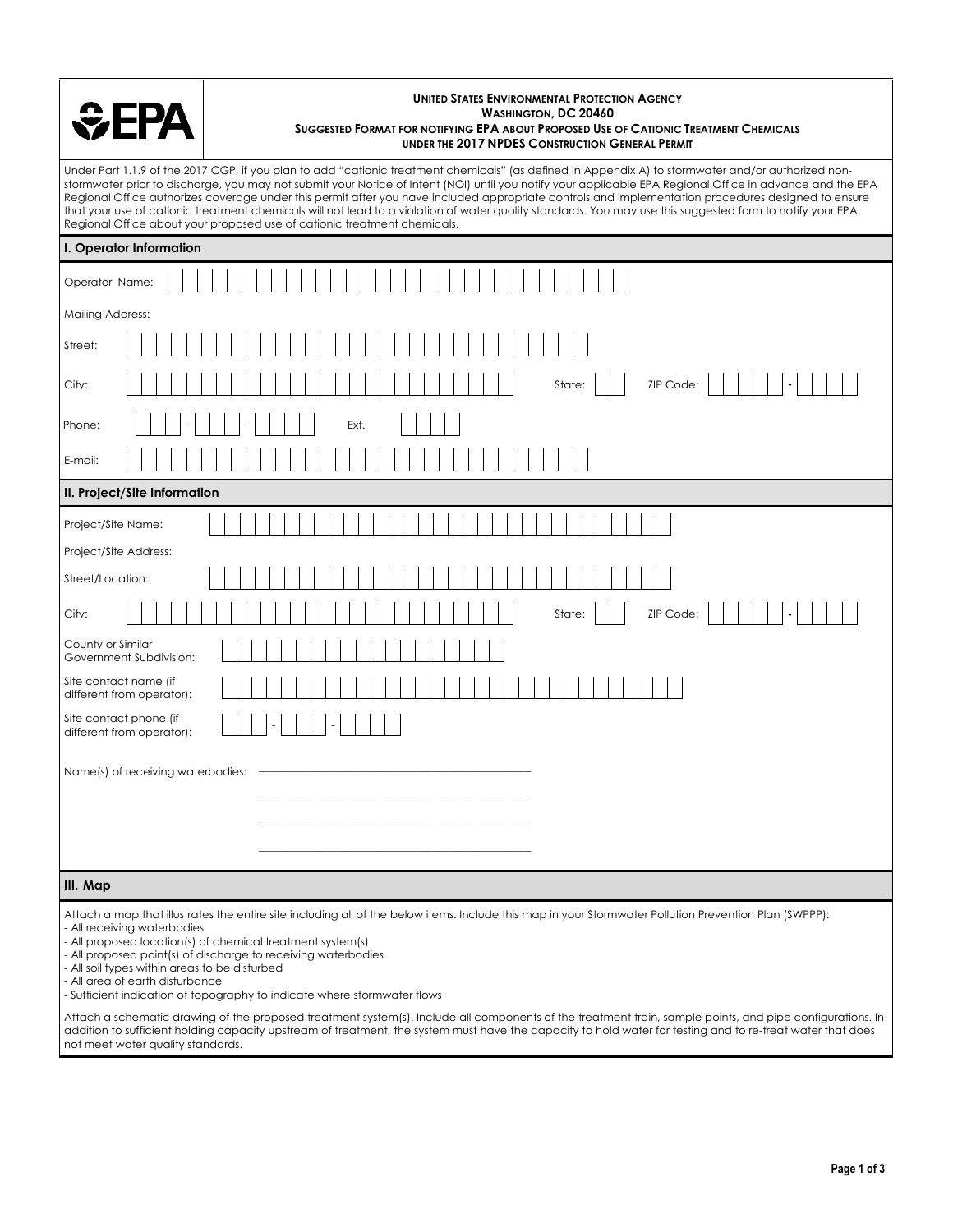| IV. Responsible Personnel                                                                                                                                                                                                                                                                                                     |
|-------------------------------------------------------------------------------------------------------------------------------------------------------------------------------------------------------------------------------------------------------------------------------------------------------------------------------|
| Treatment System Operator or Company<br>Name (if subcontracted out):                                                                                                                                                                                                                                                          |
| Street/Location:                                                                                                                                                                                                                                                                                                              |
| Zip Code:<br>City:<br>State:                                                                                                                                                                                                                                                                                                  |
| Responsible personnel. List personnel who will be responsible for operating the chemical treatment systems and application of the chemicals. Cite the<br>training that the personnel have received in operation and maintenance of the treatment system(s) and use of the specific chemical(s) proposed.                      |
|                                                                                                                                                                                                                                                                                                                               |
|                                                                                                                                                                                                                                                                                                                               |
|                                                                                                                                                                                                                                                                                                                               |
|                                                                                                                                                                                                                                                                                                                               |
| V. Proposed Treatment                                                                                                                                                                                                                                                                                                         |
| Check proposed treatment system.                                                                                                                                                                                                                                                                                              |
| Chitosan enhanced sand filtration with discharge to infiltration (ground water)<br>ப                                                                                                                                                                                                                                          |
| Chitosan enhanced sand filtration with discharge to temporary holding ponds (batch).<br>ப                                                                                                                                                                                                                                     |
| ப<br>Chitosan enhanced sand filtration with discharge to surface waters (flow-through).<br>$\Box$<br>Other (describe below and submit documentation that the proposed system and chemical(s) demonstrate the ability to remove turbidity and produce                                                                          |
| non-toxic effluent/ discharge)                                                                                                                                                                                                                                                                                                |
|                                                                                                                                                                                                                                                                                                                               |
|                                                                                                                                                                                                                                                                                                                               |
|                                                                                                                                                                                                                                                                                                                               |
| Check proposed cationic chemical(s) to be used:                                                                                                                                                                                                                                                                               |
| FlocClear <sup>™</sup> (2% chitosan acetate solution)<br>ப                                                                                                                                                                                                                                                                    |
| StormKlear™ LiquiFloc™ (1% chitosan acetate solution).<br>ப                                                                                                                                                                                                                                                                   |
| ChitoVan™ (1% chitosan acetate solution).<br>ப                                                                                                                                                                                                                                                                                |
| StormKlear <sup>™</sup> LiquiFloc <sup>™</sup> (3% Chitosan acetate solution)<br>ப                                                                                                                                                                                                                                            |
| $\Box$<br>Other                                                                                                                                                                                                                                                                                                               |
| Estimated Treatment Period Start Date:<br>Estimated Treatment Period End Date:                                                                                                                                                                                                                                                |
| Describe sampling and recordkeeping schedule. Attach additional sheets as needed:                                                                                                                                                                                                                                             |
|                                                                                                                                                                                                                                                                                                                               |
|                                                                                                                                                                                                                                                                                                                               |
|                                                                                                                                                                                                                                                                                                                               |
| Explain why you have selected this proposed treatment system and chemicals. Include an explanation of why the use of cationic treatment chemicals is<br>necessary at the site. Reference how the soil types on your site influenced your choices. Describe or provide an illustration of how the site of the discharge        |
| will be stabilized and why the discharge location will not cause erosion of the discharge water's bank or bed (please note that a permit from the Corps and<br>state agencies may be necessary to place rock in the water body for this stabilization). Attach as many additional sheets as needed for a full explanation. If |
| you have a report from a chemical treatment contractor describing their recommended approach you may attach that.                                                                                                                                                                                                             |
|                                                                                                                                                                                                                                                                                                                               |
|                                                                                                                                                                                                                                                                                                                               |
|                                                                                                                                                                                                                                                                                                                               |
|                                                                                                                                                                                                                                                                                                                               |
|                                                                                                                                                                                                                                                                                                                               |
|                                                                                                                                                                                                                                                                                                                               |